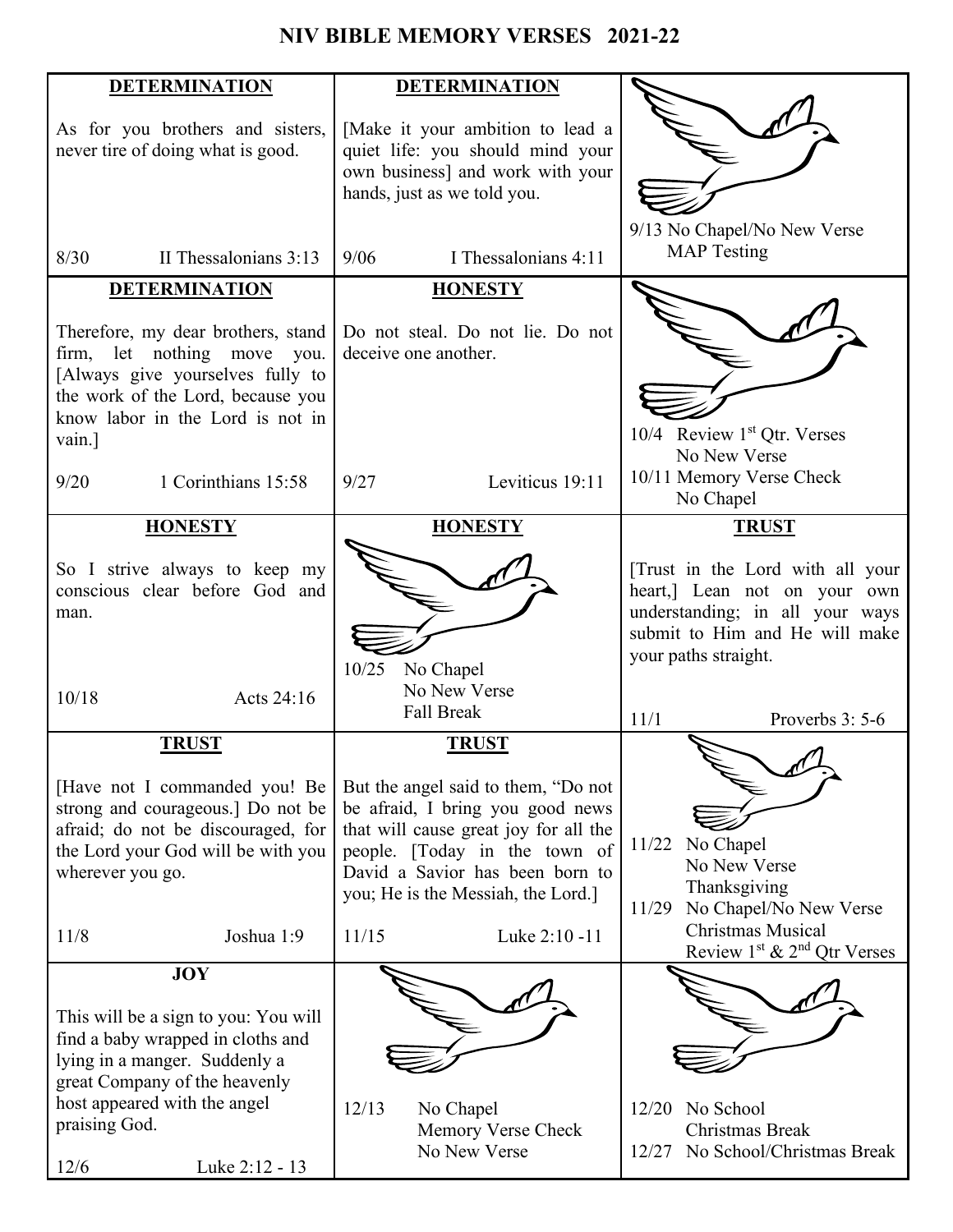| 20-21 NIV VERSES<br>Page 2                                                                                                                                                                                                                                                 |                                                                                                         |                                                                                                                                                                                                                                                                                 |  |  |
|----------------------------------------------------------------------------------------------------------------------------------------------------------------------------------------------------------------------------------------------------------------------------|---------------------------------------------------------------------------------------------------------|---------------------------------------------------------------------------------------------------------------------------------------------------------------------------------------------------------------------------------------------------------------------------------|--|--|
| <b>THE BIBLE</b>                                                                                                                                                                                                                                                           | <b>THE BIBLE</b>                                                                                        | <b>THE BIBLE</b>                                                                                                                                                                                                                                                                |  |  |
| Your word is a lamp for my feet<br>and a light on my path.                                                                                                                                                                                                                 | I have hidden your words in my<br>heart that I might not sin against<br>you.                            | [Do not let this Book of the Law<br>depart from your mouth.] Meditate on<br>it day and night, so that you not be<br>careful to do everything written in it.<br>Then you will be prosperous and<br>successful.                                                                   |  |  |
| Psalm 119:105<br>1/3                                                                                                                                                                                                                                                       | 1/10<br>Psalm 119:11                                                                                    | 1/17<br>Joshua 1:8                                                                                                                                                                                                                                                              |  |  |
| <b>THE BIBLE</b>                                                                                                                                                                                                                                                           | <b>LOVE</b><br>Dear Children [let us not love with<br>words or speech but with actions and<br>in truth] | <b>LOVE</b><br>Dear friends, let us love one another,<br>for love comes from God. Everyone<br>who loves has been born of God and<br>knows God.                                                                                                                                  |  |  |
| 1/24<br>No Chapel/No New Verse                                                                                                                                                                                                                                             |                                                                                                         |                                                                                                                                                                                                                                                                                 |  |  |
| Learning Fair                                                                                                                                                                                                                                                              | 1/31<br>1 John 3:18<br><b>LOVE</b>                                                                      | 2/7<br>1 John 4:7<br><b>BEING A DISCIPLE</b>                                                                                                                                                                                                                                    |  |  |
|                                                                                                                                                                                                                                                                            | A new command I give you: Love<br>one another, As I have loved you, so<br>you must love one another.    | Then he said to them all: [Whoever<br>wants to be my disciple must deny<br>themselves and take up their cross<br>daily and follow me.]                                                                                                                                          |  |  |
| 2/14 No Chapel/No New Verse<br>Faculty In-Service                                                                                                                                                                                                                          | 2/21<br>John 13:34                                                                                      | 2/28<br>Luke 9:23                                                                                                                                                                                                                                                               |  |  |
| Review 3rd Qtr. Verses<br>3/7<br>No New Verse<br>3/19 Memory Verse Check/No New                                                                                                                                                                                            | <b>SALVATION</b><br>For all have sinned and fall short of<br>the glory of God.                          | <b>SALVATION</b><br>[For God so loved the world that He<br>gave His one and only son, that<br>whoever believes in Him shall not<br>perish but have eternal life.] For God<br>did not send His son into the world to<br>condemn the world, but to save the<br>world through Him. |  |  |
| Verse<br>3/21 No Chapel/No New Verse<br><b>Spring Break</b>                                                                                                                                                                                                                | 3/28<br>Romans 3:23                                                                                     | 4/4<br>John 3:16 -17<br>4/11No Chapel/No New Verse/Spring<br><b>Break</b>                                                                                                                                                                                                       |  |  |
| <b>SALVATION</b><br>When Jesus spoke again to the<br>people, He said: [I am the light of<br>the world. Whoever follows me will<br>never walk in darkness but will<br>have the light of life.]<br>4/18<br>John 8:12<br>4/25<br>No Chapel/No New Verse<br><b>MAP</b> Testing | May Review<br>5/9                                                                                       | Review 1st Semester Verses<br>No Chapel/No New Verse/Marketplace A.D.<br>$5/16$ Review $2nd$ Semester Verses<br>5/23 No Chapel/No New Verse/Memory Verse Check                                                                                                                  |  |  |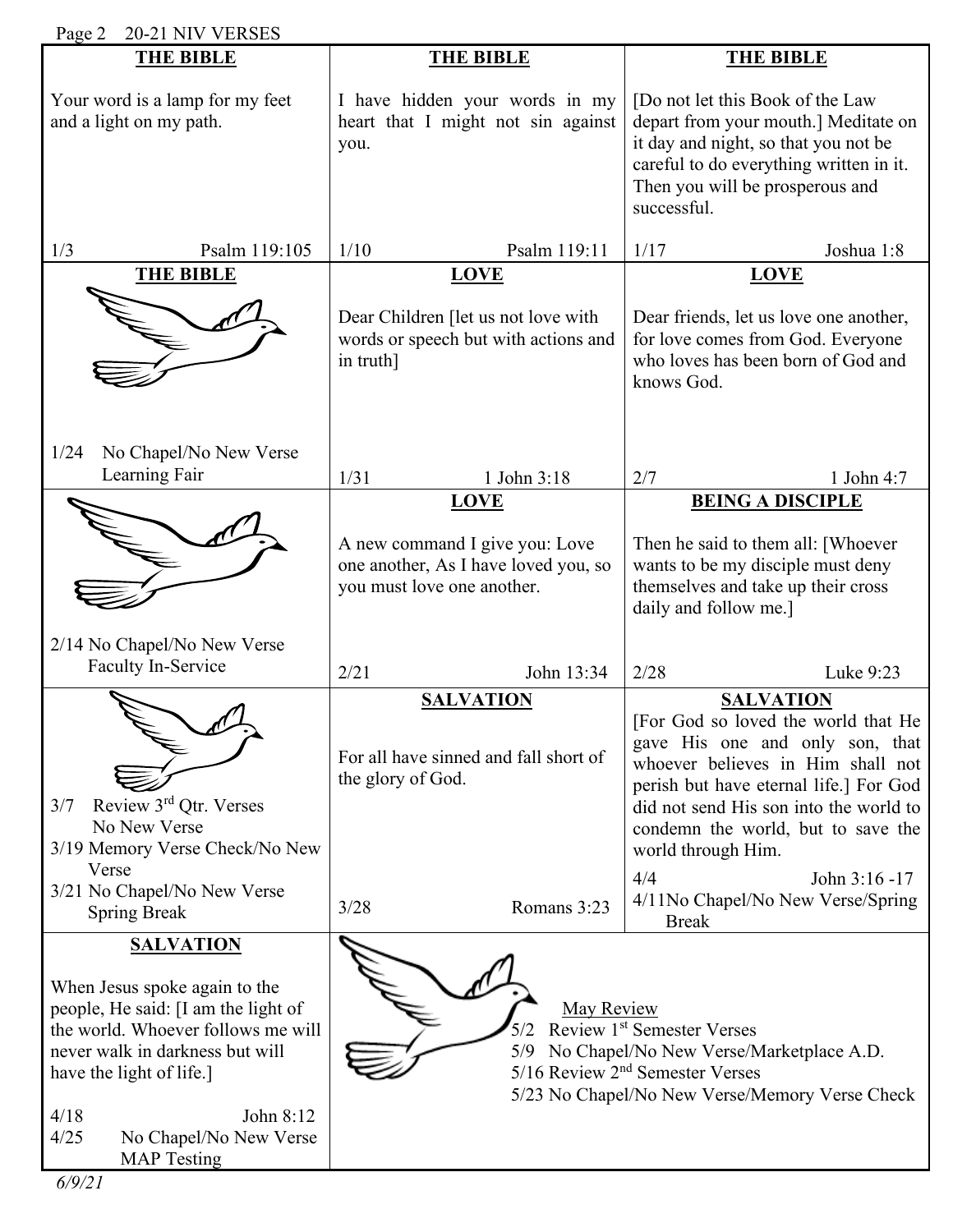# **KJV BIBLE MEMORY VERSES 2021-22**

| <b>DETERMINATION</b>                                                                                                                                                                                                                                   | <b>DETERMINATION</b>                                                                                                                                                                                                                                                                |                                                                                                                                                                 |
|--------------------------------------------------------------------------------------------------------------------------------------------------------------------------------------------------------------------------------------------------------|-------------------------------------------------------------------------------------------------------------------------------------------------------------------------------------------------------------------------------------------------------------------------------------|-----------------------------------------------------------------------------------------------------------------------------------------------------------------|
| But as for you, brethren, do not<br>grow weary in doing good.                                                                                                                                                                                          | That you also aspire to lead a quiet<br>life, to mind your own business,<br>and to work with your own hands,<br>as we commanded you.                                                                                                                                                | 9/13 No Chapel/No New Verse                                                                                                                                     |
| 8/30<br>II Thessalonians 3:13                                                                                                                                                                                                                          | 9/06<br>I Thessalonians 4:11                                                                                                                                                                                                                                                        | <b>MAP</b> Testing                                                                                                                                              |
| <b>DETERMINATION</b>                                                                                                                                                                                                                                   | <b>HONESTY</b>                                                                                                                                                                                                                                                                      |                                                                                                                                                                 |
| Therefore, my beloved brethren, be<br>immovable,<br>steadfast,<br>always<br>abounding in the work of the Lord,<br>knowing that your labor is not in<br>vain in the Lord.                                                                               | You shall not steal, nor deal falsely,<br>nor lie to one another.                                                                                                                                                                                                                   | 10/4 Review 1st Qtr. Verses<br>No New Verse                                                                                                                     |
| 9/20<br>1 Corinthians 15:58                                                                                                                                                                                                                            | 9/27<br>Leviticus 19:11                                                                                                                                                                                                                                                             | 10/11 Memory Verse Check<br>No Chapel                                                                                                                           |
| <b>HONESTY</b>                                                                                                                                                                                                                                         | <b>HONESTY</b>                                                                                                                                                                                                                                                                      | <b>TRUST</b>                                                                                                                                                    |
| This being so, I myself always<br>strive to have a conscience without<br>offense toward God and men.                                                                                                                                                   | 10/25<br>No Chapel<br>No New Verse                                                                                                                                                                                                                                                  | Trust in the LORD with all your<br>heart, And lean not on your own<br>understanding; In all your ways<br>acknowledge Him and He shall<br>direct all your paths. |
| 10/18<br>Acts 24:16                                                                                                                                                                                                                                    | <b>Fall Break</b>                                                                                                                                                                                                                                                                   | 11/1<br>Proverbs 3: 5-6                                                                                                                                         |
| <b>TRUST</b><br>Have I not commanded you? Be<br>strong and of good courage; do not<br>be afraid, nor be dismayed, for the<br>LORD your God is with you<br>wherever you go.<br>11/8<br>Joshua 1:9                                                       | <b>TRUST</b><br>Then the angel said to them, "Do<br>not be afraid, for behold, I bring<br>you good tidings of great joy which<br>will be to all people. For there is<br>born to you this day in the city of<br>David a Savior, who is Christ the<br>Lord.<br>11/15<br>Luke 2:10 -11 | No Chapel<br>11/22<br>No New Verse<br>Thanksgiving<br>11/29 No Chapel/No New Verse<br><b>Christmas Musical</b><br>Review $1st$ & $2nd$ Qtr Verses               |
| <b>JOY</b>                                                                                                                                                                                                                                             |                                                                                                                                                                                                                                                                                     |                                                                                                                                                                 |
| And this shall be a sign unto you;<br>Ye shall find the babe wrapped in<br>swaddling clothes, lying in a<br>manger. And suddenly there was<br>with the angel a multitude of the<br>heavenly host praising God, and<br>saying,<br>12/6<br>Luke 2:12 -13 | 12/13<br>No Chapel<br>Memory Verse Check<br>No New Verse                                                                                                                                                                                                                            | 12/20 No School<br>Christmas Break<br>12/27 No School/Christmas Break                                                                                           |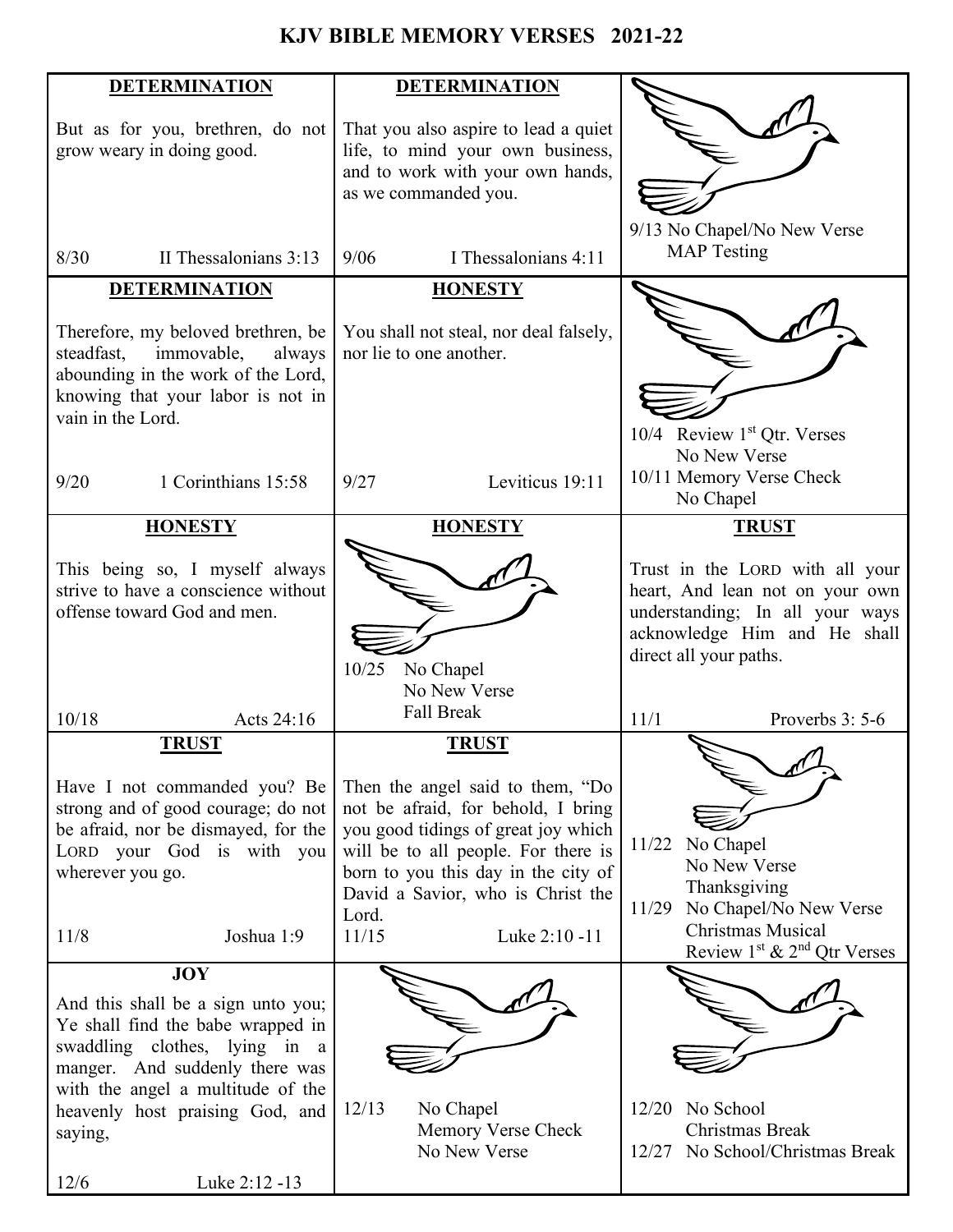| 20-21 KJV VERSES<br>Page 2                                                                                                                                                                                                                                             |                                                                                                                                          |                                                                                                                                                                                                                                                                                                                          |  |  |
|------------------------------------------------------------------------------------------------------------------------------------------------------------------------------------------------------------------------------------------------------------------------|------------------------------------------------------------------------------------------------------------------------------------------|--------------------------------------------------------------------------------------------------------------------------------------------------------------------------------------------------------------------------------------------------------------------------------------------------------------------------|--|--|
| <b>THE BIBLE</b>                                                                                                                                                                                                                                                       | <b>THE BIBLE</b>                                                                                                                         | <b>THE BIBLE</b>                                                                                                                                                                                                                                                                                                         |  |  |
| Thy word is a lamp unto my feet,<br>and a light unto my path.                                                                                                                                                                                                          | Thy word have I hid in mine heart,<br>that I might not sin against thee.                                                                 | This book of the law shall not depart<br>out of thy mouth; but thou shalt<br>meditate therein day and night, that<br>thou mayest observe to do according<br>to all that is written therein: for then<br>thou shalt make thy way prosperous,<br>and then thou shalt have good success.                                    |  |  |
| Psalm 119:105<br>1/3                                                                                                                                                                                                                                                   | Psalm 119:11<br>1/10                                                                                                                     | 1/17<br>Joshua 1:8                                                                                                                                                                                                                                                                                                       |  |  |
| <b>THE BIBLE</b>                                                                                                                                                                                                                                                       | <b>LOVE</b><br>My little children, let us not love in<br>word, neither in tongue; but in deed<br>and in truth.                           | <b>LOVE</b><br>Beloved, let us love one another: for<br>love is of God; and every one that<br>loveth is born of God, and knoweth<br>God.                                                                                                                                                                                 |  |  |
| No Chapel/No New Verse<br>1/24<br>Learning Fair                                                                                                                                                                                                                        | 1/31<br>1 John 3:18                                                                                                                      | 2/7<br>1 John 4:7                                                                                                                                                                                                                                                                                                        |  |  |
| 2/14 No Chapel/No New Verse<br>Faculty In-Service                                                                                                                                                                                                                      | <b>LOVE</b><br>A new commandment I give unto<br>you, That ye love one another; as I<br>have loved you, that ye also love one<br>another. | <b>BEING A DISCIPLE</b><br>And he said to them all, If any man<br>will come after me, let him deny<br>himself, and take up his cross daily,<br>and follow me.                                                                                                                                                            |  |  |
|                                                                                                                                                                                                                                                                        | 2/21<br>John 13:34                                                                                                                       | 2/28<br>Luke 9:23                                                                                                                                                                                                                                                                                                        |  |  |
| Review 3rd Qtr. Verses<br>3/7<br>No New Verse<br>3/19 Memory Verse Check/No New<br>Verse<br>3/21 No Chapel/No New Verse                                                                                                                                                | <b>SALVATION</b><br>For all have sinned, and come short<br>of the glory of God;                                                          | <b>SALVATION</b><br>For God so loved the world, that he<br>gave his only begotten Son, that<br>whosoever believeth in him should not<br>perish, but have everlasting life. For<br>God sent not his Son into the world to<br>condemn the world; but that the world<br>through him might be saved.<br>4/4<br>John 3:16 -17 |  |  |
| <b>Spring Break</b>                                                                                                                                                                                                                                                    | Romans 3:23<br>3/28                                                                                                                      | 4/11 No Chapel/No New Verse/Spring<br><b>Break</b>                                                                                                                                                                                                                                                                       |  |  |
| <b>SALVATION</b><br>Then spake Jesus again unto them,<br>saying, I am the light of the world:<br>he that followeth me shall not walk<br>in darkness, but shall have the light<br>of life.<br>4/18<br>John 8:12<br>4/25<br>No Chapel/No New Verse<br><b>MAP</b> Testing | May Review<br>5/9                                                                                                                        | Review 1st Semester Verses<br>No Chapel/No New Verse/Marketplace A.D.<br>5/16 Review 2 <sup>nd</sup> Semester Verses<br>5/23 No Chapel/No New Verse/Memory Verse Check                                                                                                                                                   |  |  |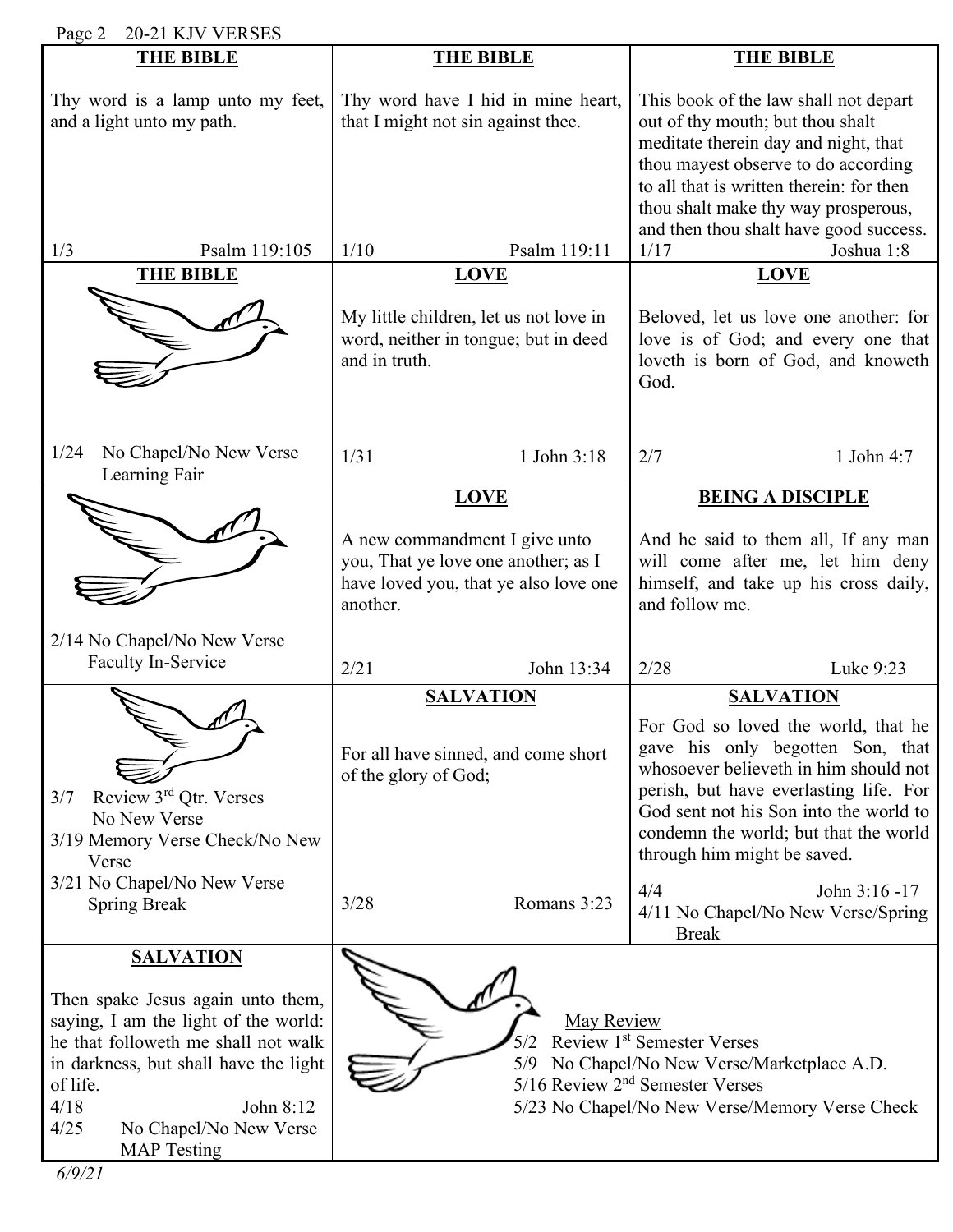# **SCHEDULE OF MEMORY VERSES FOR CINCINNATI HILLS CHRISTIAN ACADEMY Edyth B. Lindner Lower Elementary School 2021- 2022**

# *Determination Love*

# **AUGUST / SEPTEMBER FEBRUARY**

- 8/23 No Chapel 1/31 John 3:18
- 8/30 II Thessalonians 3:13 2/7 John 4:7
- 
- 9/13 No Chapel/No New Verse/MAP Testing 2/21 John 13:34
- 9/20 1 Corinthians 15:58

## *Honesty* **MARCH**

- 
- 10/4 Review 1<sup>st</sup> Otr. Quarter Verses/No New Verse 3/19 Memory Verse Check/No New Verse
- 
- 10/18 Acts 24:16
- 10/25 No Chapel/No New Verse/Fall Break

## **NOVEMBER/DECEMBER** 4/4 John 3:16-17

- 
- 
- 
- 11/22 No Chapel/No New Verse/Thanksgiving
- 11/29 No Chapel/No Memory Verse/ Christmas Musical
- 12/6 Luke 2:12-13 *Review*
- 12/13 No Chapel/Memory Verse Check/No New Verse **MAY**
- 12/20 & 12/27 No School Christmas Break 5/2 Review 1st Semester Verses

### **JANUARY**

- 1/3 Psalm 119:105
- 1/10 Psalm 119:11
- 1/17 Joshua 1:8
- 1/24 No Chapel/No New Verse/Learning Fair

- 
- 
- 9/6 Thessalonians 4:11 2/14 No Chapel/In-Service/No New Verse
	-

# *Being a Disciple*

- **OCTOBER** 2/28 Luke 9:23
- 9/27 Leviticus 19:11 3/7 Review 3<sup>rd</sup>. Qtr. Verses/No New Verse
	-
- 10/11 No Chapel/Memory Verse Check 3/21 No Chapel/No New Verse/Spring Break

## *Salvation*

### **APRIL**

- *Trust/Joy* 3/28 Romans 3:23
	-
- 11/1 Proverbs 3 5-6 4/11 No Chapel/No New Verse/Spring Break
- 11/8 Joshua 1:9 4/18 John 8:12
- 11/15 Luke 2:10-11 4/25 No Chapel/No New Verse/MAP Testing

- 
- 5/9 No New Verse/Marketplace
- 5/16 Review 2nd Semester Verses
- *The Bible* 5/23 No Chapel/Memory Verse Check

Review Emphasis: Parents and teachers need to regularly review previously learned verses with the students for this program to have value.

**GOAL**: By the time students leave the EBL building they will have committed 40 important verses to memory that will be useful throughout a lifetime of serving God.

Elementary teachers have the freedom to add or subtract from these verses depending on the week's schedule and their student's abilities. A bracket [ ] will be on the memory verse card of long verses. The words between the brackets will be all that is required for students through the 2nd grade.